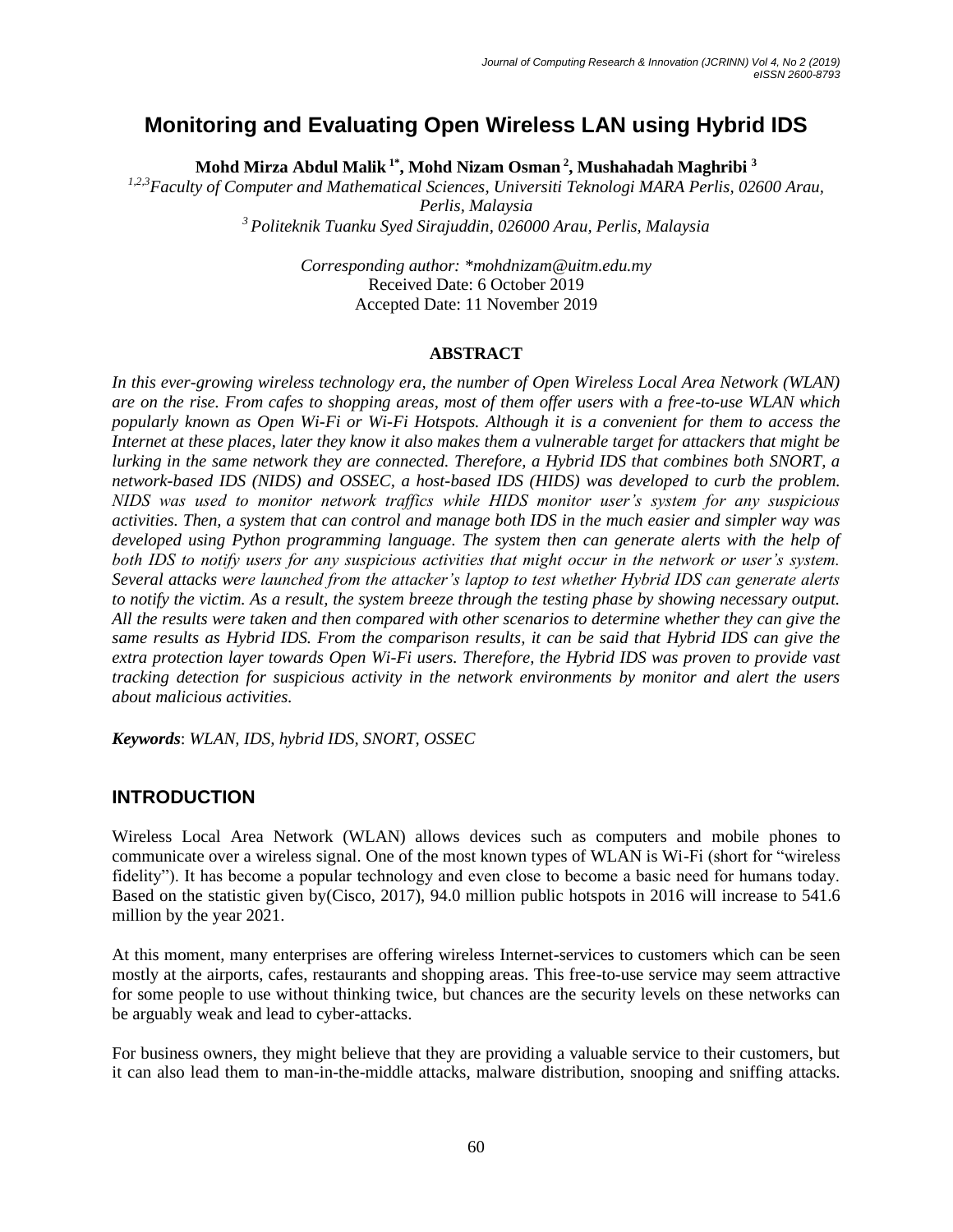This is where Intrusion-Detection System (IDS) takes place to help people who are connected to the open Wi-Fi stay in the safe zone.

Intrusion-detection system or commonly known as IDS is a system that monitors packets entering and leaving in a network. The purpose of intrusion detection is to monitor network devices while detecting malicious activities in the network (Ashoor & Gore, 2011). IDS can give greater understanding of what really happened in a network by monitoring the packets. There are two different types of IDS; host-based IDS(HIDS) and network-based IDS(NIDS).

Protection against network-based threats using monitoring and analyzing network traffic is called Network-based Intrusion-Detection System or NIDS. Utilizing the network adapter running in the system, NIDS reads all raw inbound packets as data source and searches for any suspicious patterns in real-time as it travels across the network which typically referred to as "packet sniffers" (Am & Chezian, 2017).

Meanwhile, Host-Based Intrusion-Detection System (HIDS) is a very useful tool for understanding previous attacks and determining effective methods to defeat them in any networks or systems. The ability to monitor and respond to specific user actions and file accesses on the host makes the HIDS the best option to combat internal threats and malicious behaviors in networks. HIDS usually monitors the system, event, and security logs on Windows NT and syslog in Unix environments.

Nowadays, there are a lot of Intrusion-Detection Systems (IDS) that people as users can choose from in order to stay protected when connecting to Open WLANs. Open WLANs are easily exposed to cybercriminal attacks than Private or Wired WLANs because they sometimes do not have any security protections. A cybercriminal can be defined as a real-world entity that tries to get unauthorized access and cause harmful activities in the system. Cyber-attacks have become more complicated and unpredictable as attackers are trying any possible way to successfully launch an attack towards the users without being detected(Wang & Zhu, 2017).

At the current moment, most of the host-based IDS or network-bases IDS that can be installed and used by users are flawed (Wang & Zhu, 2017). These flaws can be used by cyber-criminals to attack the system and with many IDS to choose from, users may face problems when choosing the right IDS to be installed on their computers or laptops.

IDS is a process used for monitoring and analyzing networks( $\overline{K}S$ , Kumar,  $\&$  T S, 2014). It helps users to detect any malicious activity and alerts them to take actions that will protect their data from unwanted attacks. IDS can be installed as the both host-based and network-based intrusion-detection systems whereby each has its own strengths and weaknesses. Therefore, a hybrid intrusion-detection system with the strengths of both host-based and network-based can hopefully complement each other's weaknesses.

In this paper, the main sections are organized as follows: section 2 discusses the related work. In section 3, provides the methodology of the proposed work. Then, section 4 analyzes the results, and finally section 5 concludes the paper.

# **RELATED WORKS**

### **Network Traffic Monitoring**

Monitoring network traffic is a combination of several tasks such as process reviewing, analyzing and managing network traffic. These tasks are required to detect any abnormality or suspicious process that can affect network security, availability and performance.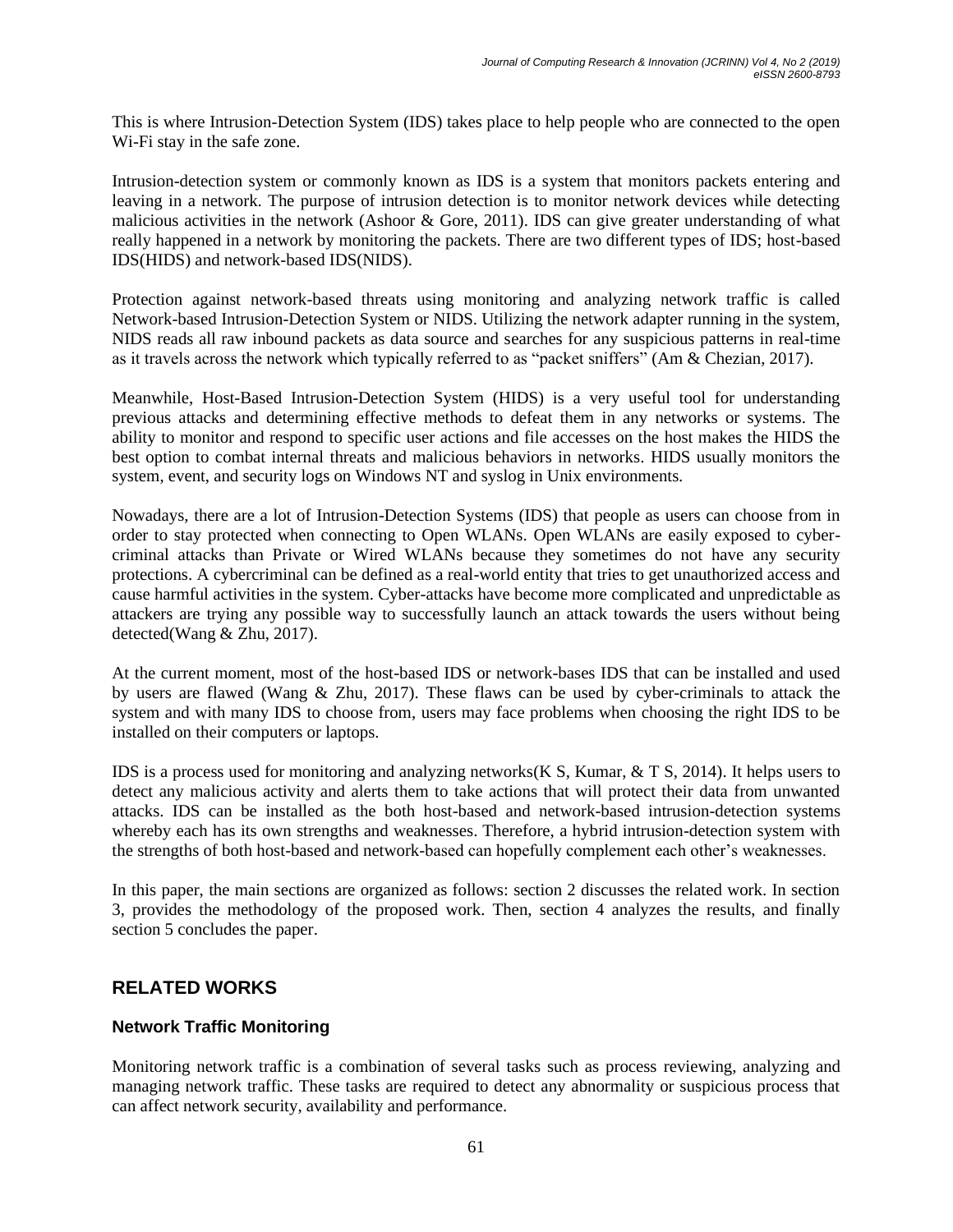One of the benefits from monitoring network traffic is detecting any malicious activity in the network. For example, network monitoring can be used to track attacker activities in a WLAN (Shum & Ng, 2010). Based on their findings, it is possible to detect hacking activities and location of a mobile user by monitoring the network traffics thus enhancing the information security. Meanwhile, the use of visualization techniques in network monitoring not only can reduce the time to observe network traffics but also gives essential information in a single picture(Safdar, Durad, & Alam, 2018). By using visualization in network monitoring, users can see clearly what actually happens in the network.

### **Intrusion Detection System (IDS)**

Intrusion-Detection System (IDS) can be a host-based or a network-based ID. For many years, researchers have used either or maybe both types of IDS in their research in many related fields, including network monitoring. From a survey by (Am & Chezian, 2017), they have reviewed and studied different types of IDS and its corresponding tools. They come out with some notable points from their survey. For example, configuring the rules properly can lead to a higher detection rate, and several tools can only support small types of security threats and problems.

The packet losses issue has been identified by (Al-Dalky, Salah, Otrok, & Al-Qutayri, 2014) and they have proposed SNORT and NetFPGA combination to increase SNORT performance to analyses and filter packets. As a result, from their experiment combining both tools, SNORT has increased its performance and yields less packet losses even though there is an increase with traffic loads.

Meanwhile, (Wang & Zhu, 2017) have proposed a centralized Host-Based IDS (HIDS) framework for private cloud as it is becoming more efficient and convenient for the users. They want to overcome the problem of HIDS for cloud computing whereby it uses a high number of system resources. On the other hand, (Ghorbanian, Shanmugam, Narayansamy, & Idris, 2013) used HIDS to create an intrusion-detection app and active defense mechanism as a substitute for available passive antivirus in Android platform. They were able to develop a HIDS app that can alert users if there is a matched attack pattern trying to sneak in the system.

Hybrid IDS can be a way to solve both NIDS and HIDS disadvantages by combining them in a system that can complement each other's weaknesses. For instance, (Gupta, 2015; Zekrifa, 2014) both have implemented Hybrid IDS in their research. They combined misuse detection system and anomaly detection system to increase detection rate and reduce false positives and negatives. Both studies have shown some positive results where the detection rate has increased and the number of false positives and negatives has reduced slightly.

In a research conducted by (Day, Flores, & Lallie, 2012), they combined both detection systems to improve and harden the process of detecting intrusion. From the research, they discovered that the combination of both IDS improved protection against attacks and maximized the chances of intrusion detection.

To further support the idea of Hybrid IDS,(K S et al., 2014) have analyzed data mining techniques used in Hybrid IDS. Data mining or knowledge discovery is the process of finding patterns from a large quantity of datasets that can be useful in detecting intrusions. This paper analyzed the random forest classification algorithm and weighted k-means algorithm used in Hybrid IDS. The result showed that their technique achieves a higher detection rate and low false-positive rate, compared to other approaches.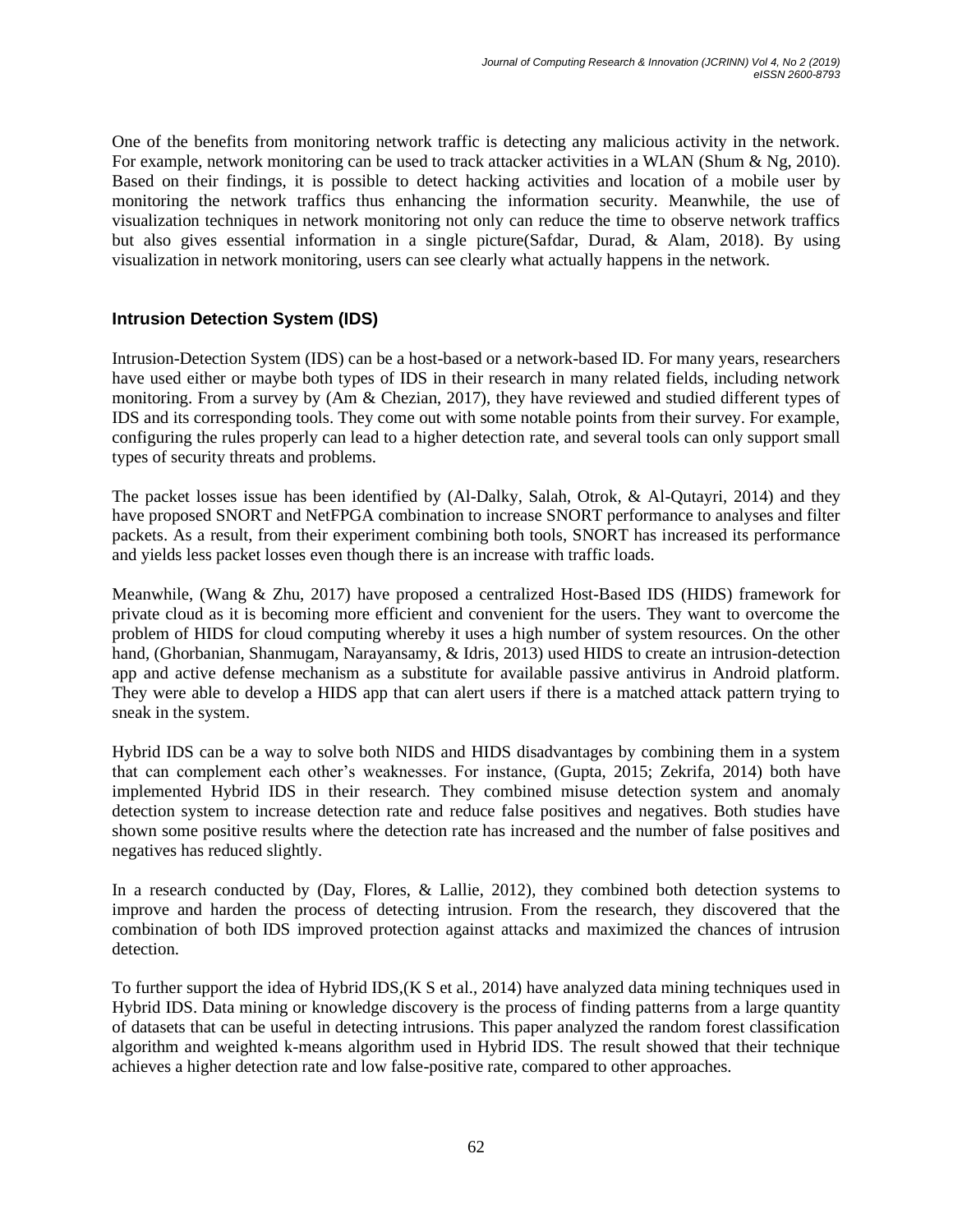# **METHODOLOGY**

The method used in developing this system was System Development Life Cycle (SDLC) based on the waterfall model. It consists of five phases, starting with system planning, system analysis, system design and development, system testing and evaluation as well as documentation.

### **System Planning**

The feasibility study was conducted to identify the problem statement, objectives, scope and significance of the project. All information was gathered by read articles, journals and thesis from previous research.

### **System Analysis**

During system analysis, all required hardware and software for the project were determined. Table 1 and Table 2 show details of the hardware and software requirements.

| No.            | <b>Item</b>        | <b>Description</b>                                                                                                                                                                          |  |  |  |  |
|----------------|--------------------|---------------------------------------------------------------------------------------------------------------------------------------------------------------------------------------------|--|--|--|--|
| 1              | Personal<br>Laptop | This laptop acted as the user's laptop and was installed with the Hybrid IDS.<br>Specifications:<br>Brand: HP<br>CPU: Intel® Core™ i5-8250U<br>RAM: 8 GB<br><b>Operating System: Ubuntu</b> |  |  |  |  |
| $\overline{2}$ | Attacker<br>Laptop | This laptop acted as the attacker's laptop and tried to execute some<br>malicious activities.                                                                                               |  |  |  |  |

#### Table 1: Hardware Requirements

#### Table 2: Software Requirements

| No.                     | <b>Item</b>                              | <b>Description</b>                                                                      |
|-------------------------|------------------------------------------|-----------------------------------------------------------------------------------------|
| $\overline{\mathbf{1}}$ | <b>Ubuntu</b><br><b>Operating System</b> | Ubuntu is used to develop the Hybrid IDS because of its<br>compatibility with both IDS. |
| $\overline{2}$          | <b>SNORT</b>                             | A NIDS software that was installed on the user's laptop for<br>network monitoring.      |
| $\overline{\mathbf{3}}$ | OSSEC                                    | A HIDS software that was installed on the user's laptop for host<br>monitoring.         |
| 4                       | <b>SUBLIME</b>                           | A coding software that was used to code the Hybrid IDS using<br>Python Language.        |

Table 1 shows the hardware requirements for this project used two different laptops where both have their own tasks in this project while Table 2 represents the software requirements which Ubuntu operating system was installed in the user's laptop. Python programming language was used to develop the Hybrid Intrusion Detection System.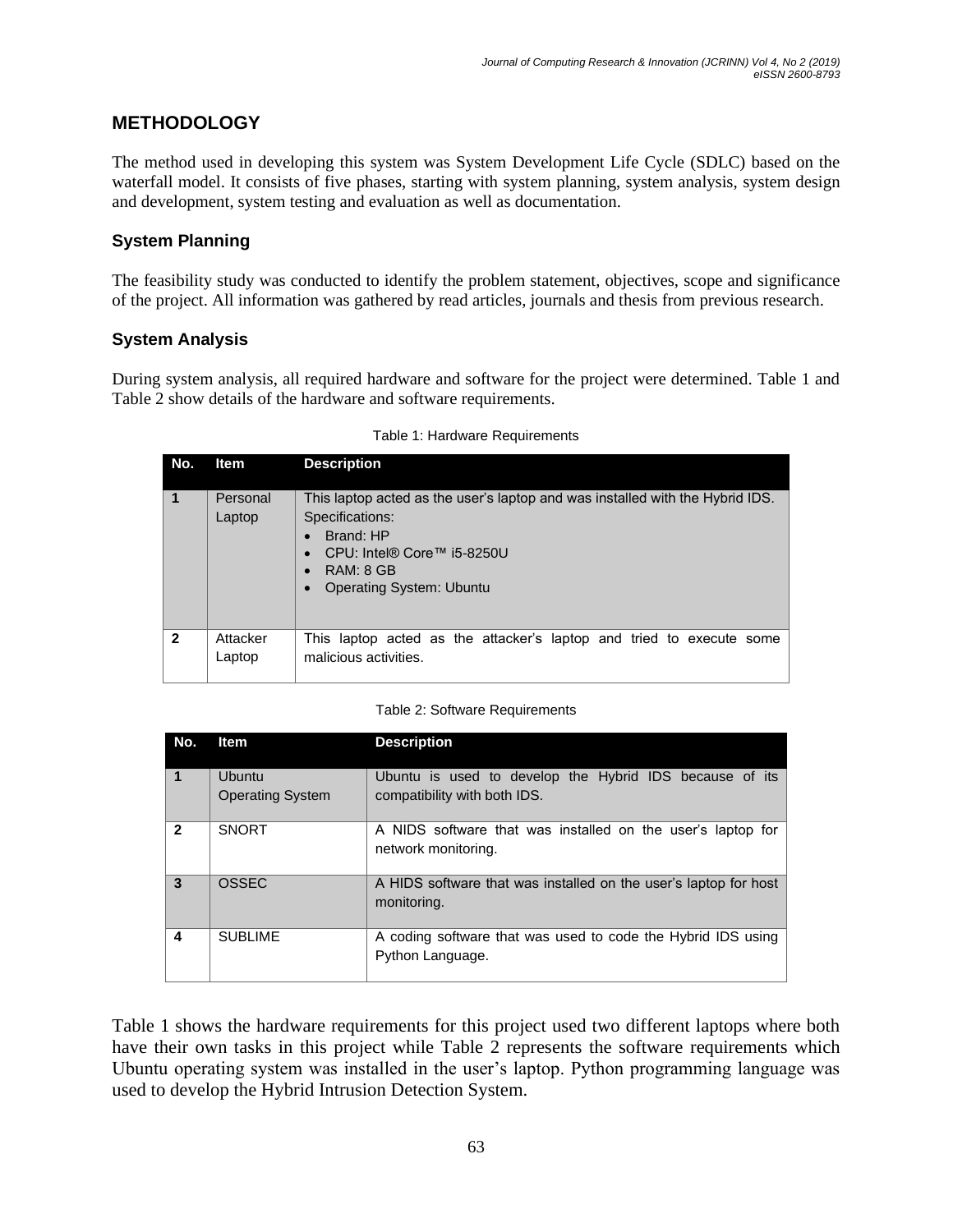### **System Design and Development**

Figure 1(a) and Figure 1(b) show the flowchart and the main page of the proposed hybrid IDS. After the system started, the user needs to choose one from two options available. First option, Network Scan, is for throughout scanning of network while the other scan option is for system's log file and integrity. From there, the Hybrid IDS created a sub-process based on the user's chosen option.

During the process, the monitoring software(s) analyzed and detected any malicious activities that might be occurred during the scanning process. A notification result was alerted to the user if the system successfully detects any malicious activities.



Figure 1: (a) Flowchart of the Hybrid IDS and (b) Main page of the Hybrid IDS

### **System Testing and Evaluation**

Figure 2 shows the test bed that was conducted for the proposed Hybrid IDS. A Wireless Router provides the wireless LAN to the Internet while both laptops were connected to the same network.



Figure 2: Test bed for the Hybrid IDS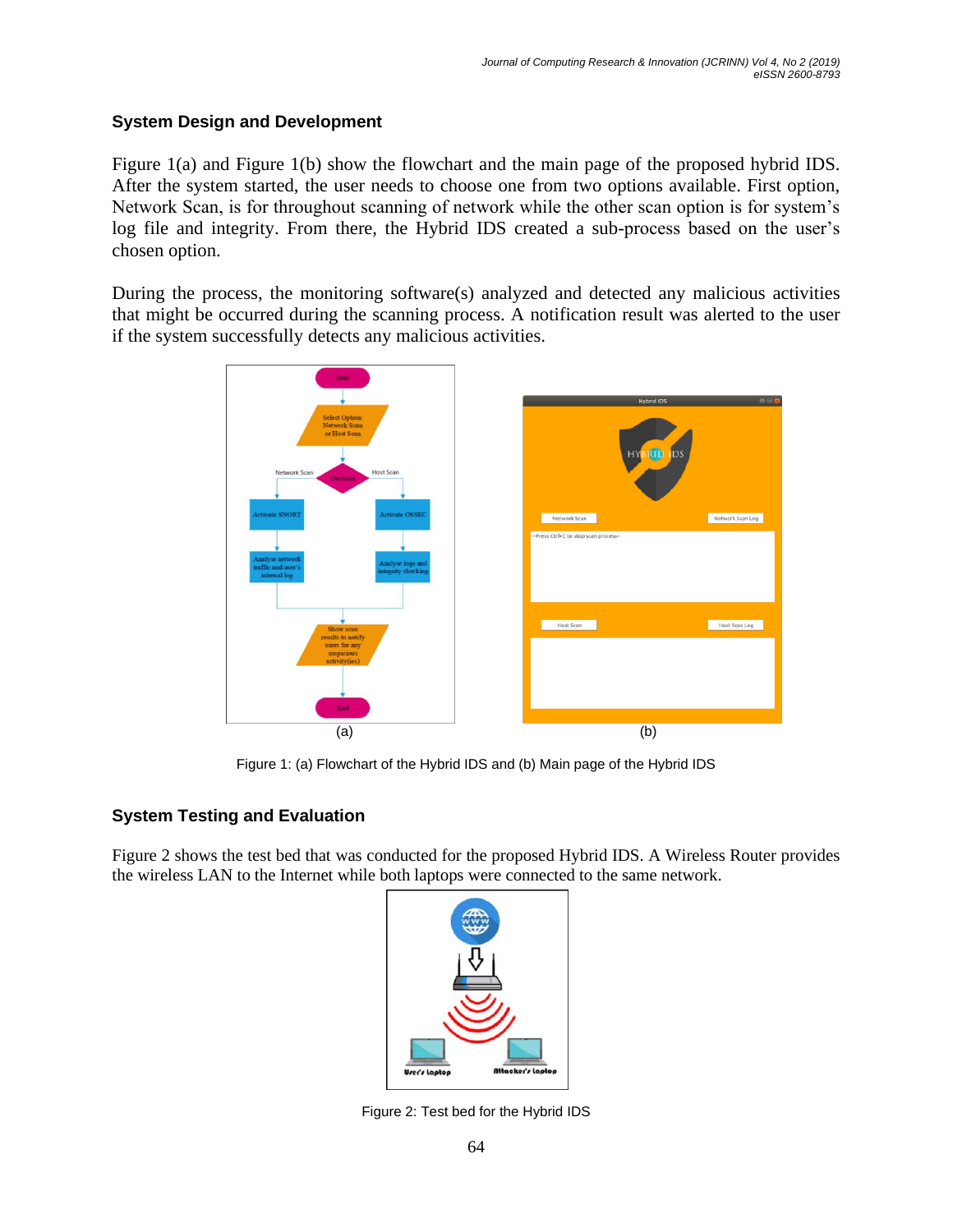After conducting the test bed, testing phase of Hybrid IDS began where all required hardware and software must work exactly as they should. During the testing, Hybrid IDS monitors and evaluates packets that went through the wireless network while the attacker laptop tried to execute some malicious activities.

The results from the testing were analyzed and discussed based on the system's ability to detect malicious activities that were carried out during this phase.

### **Documentation**

The final phase was a process of documenting all related information and results from the previous phases.

# **RESULTS AND ANALYSIS**

Several attacks were launched from the attacker's laptop targeting the user's laptop to evaluate the degree of security level using the proposed Hybrid IDS. In this case, both laptops were connected with the same network. The system launched SNORT IDS as a Network IDS was responsible to alert the user if any suspicious activities occur through the network, while OSSEC IDS focusses on any signs of intrusion or problems related with the user's system. The proposed Hybrid IDS was able to generate alerts if the malicious activities occurred. Some examples of alert that can be generated by the systems were bad traffic, TCP DOS, ICMP Ping, Port Scan, Access Unsecure Website, SNMP DOS, Integrity Checksum, Root Check, New Installation Detection and Disk Space Utilization.

Then, the proposed Hybrid IDS was analyzed with other scenarios such as the system installed with NIDS only, HIDS only, and Antivirus only. The Windows Defender was chosen as the antivirus.

| <b>User installed with</b>     | <b>Hybrid IDS</b> | <b>Network IDS</b><br>only | <b>Host IDS only</b> | <b>Antivirus only</b> |
|--------------------------------|-------------------|----------------------------|----------------------|-----------------------|
| <b>Type of alerts</b>          |                   |                            |                      |                       |
| <b>Bad Traffic</b>             |                   |                            |                      |                       |
| <b>TCP DOS</b>                 |                   |                            |                      |                       |
| <b>ICMP Ping</b>               |                   |                            |                      |                       |
| Port Scan                      |                   |                            |                      |                       |
| <b>Access Unsecure Website</b> |                   |                            |                      |                       |
| <b>SNMP DOS</b>                |                   |                            |                      |                       |
| <b>Integrity Checksum</b>      |                   |                            |                      |                       |
| <b>Root Check</b>              |                   |                            |                      |                       |
| New Installation Detection     |                   |                            |                      |                       |
| <b>Disk Space Utilization</b>  |                   |                            |                      |                       |

Table 3: Comparison of Hybrid IDS with other scenarios

Table 3 shows the Hybrid IDS clearly had the advantage from the other scenarios. A computer system can take the full advantage of using Hybrid IDS where both SNORT and OSSEC can act together to build a secondary layer of security when connecting to an Open Wi-Fi. Hybrid IDS produced a better result than the rest because it can generate alerts for both network and system activities such as TCP DOS, ICMP Ping and Integrity Checksum.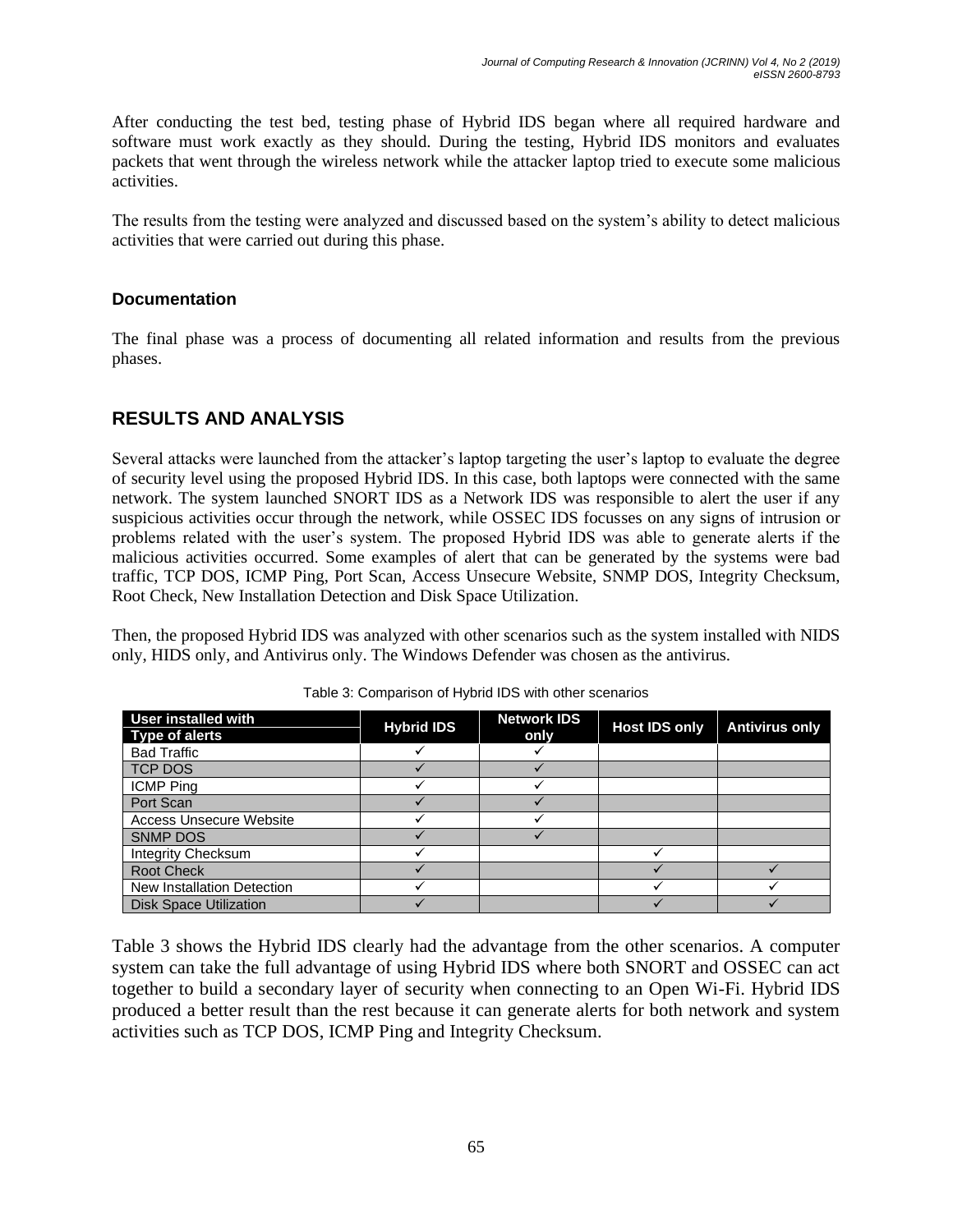On the other hand, although antivirus had the ability to replicate some of the functions as OSSEC does, unfortunately it does not have the ability to monitor the network thus it can't detect or alert the user if any malicious activities occur in the network such as TCP DOS and Port Scan attacks.

Based on the results, it can be said that Hybrid IDS was better as it can detect and alerts more suspicious activities than the other scenarios hence it can provide the users with a better protection when connecting to Open Wi-Fi.

# **CONCLUSION**

The Hybrid IDS was used by combining SNORT and OSSEC which aimed to monitor and evaluate Open Wireless LAN (WLAN). For that, a system was developed to control and manage both IDS to help users use the Hybrid IDS easily and efficiently. The whole idea of creating a Hybrid IDS was based on the need to help users to stay protected when connecting to an Open WLAN.

This type of network often targeted by the attackers to launch attack through the network itself. If this situation occurs, the system generates alert(s) to notify the user about the possible attack that might be happened. In addition, the system also provides a function that user can check previous scan results without having to search the log file in the computer system which surely cost some time to find it.

Furthermore, the system was developed with a user-friendly interface that can help users to navigate and control both IDS. In the main page of the system, there were several buttons and textbox where each of them has their own function. If one of the IDS in the system detects any suspicious activities, the system then shows responding alerts in the textbox given in the main page so user can take further action.

In conclusion, the proposed Hybrid IDS was shown positive results during testing and analysis phases. The combination of SNORT and OSSEC produced better security than other scenarios that had been tested. Besides, the Hybrid IDS also provided a wide range of tracking detection for suspicious activities in the network environments. Based on these results, it could be said with certainty that the system can monitor and evaluate Open WLAN to find and alert the users about malicious activities.

# **REFERENCES**

- Al-Dalky, R., Salah, K., Otrok, H., & Al-Qutayri, M. (2014). Accelerating snort NIDS using NetFPGA-Based Bloom Filter. *2014 International Wireless Communications and Mobile Computing Conference (IWCMC)*, 869–874.
- Am, R., & Chezian, R. M. (2017). Intrusion Detection System Techniques and Tools: A Survey. *Scholar Journal of Engineering and Technology (SJET)*, *5*(3), 122–130.
- Ashoor, A. S., & Gore, S. (2011). Intrusion Detection System (IDS): Case Study. *2011 International Conference on Advance Materials Engineering*, *15*, 4.
- Cisco. (2017). *Cisco Visual Networking Index: Global Mobile Data Traffic Forecast Update, 2016–2021* (pp. 1–35) [Whitepaper]. Cisco.